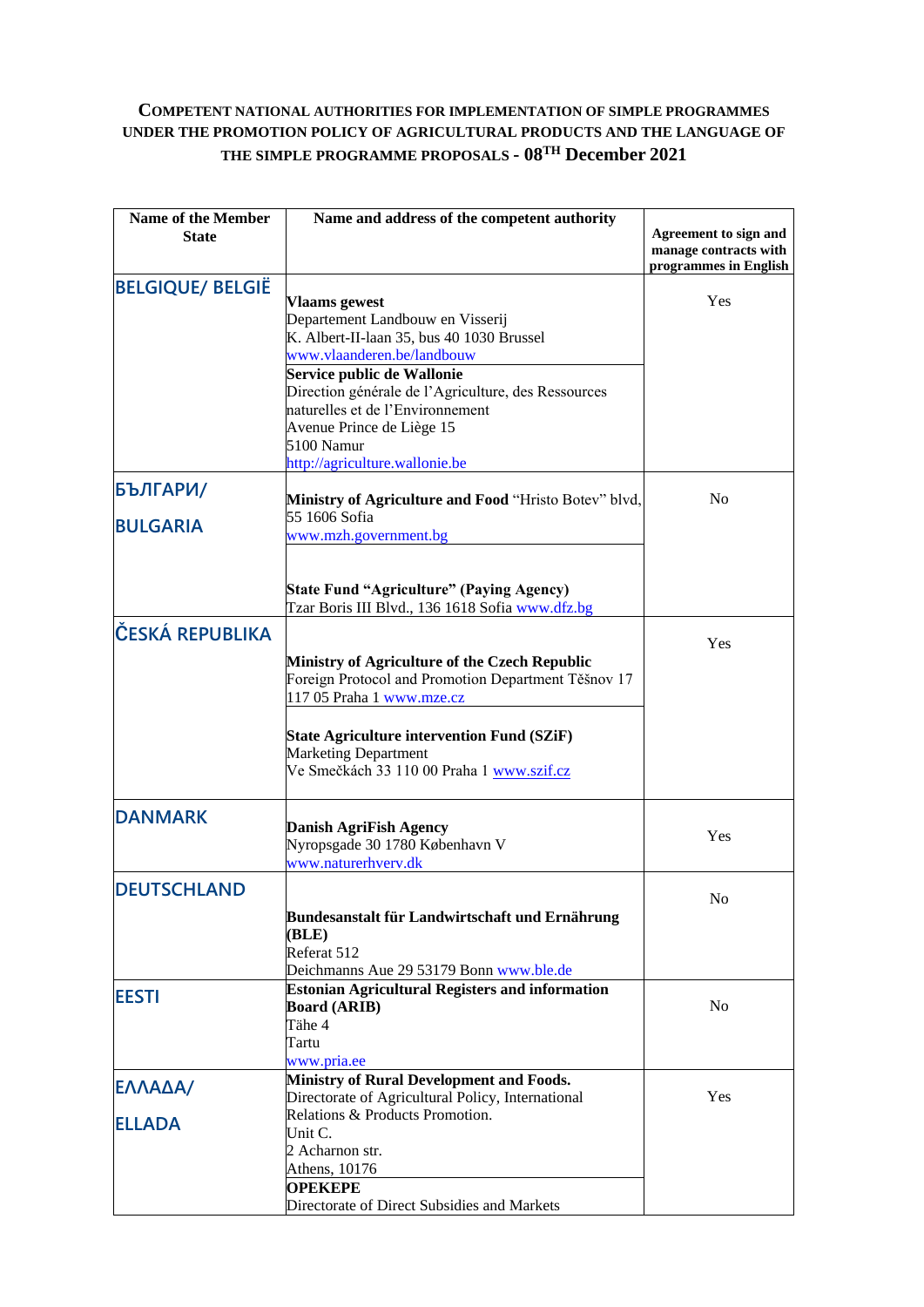| <b>Name of the Member</b> | Name and address of the competent authority                                                                                                                                                                        |                                                                         |
|---------------------------|--------------------------------------------------------------------------------------------------------------------------------------------------------------------------------------------------------------------|-------------------------------------------------------------------------|
| <b>State</b>              |                                                                                                                                                                                                                    | Agreement to sign and<br>manage contracts with<br>programmes in English |
|                           | 5 Domokou str. Athens, 10445                                                                                                                                                                                       |                                                                         |
| <b>ESPAÑA</b>             | Ministerio de Agricultura, Alimentación y Medio<br>Ambiente<br>P° Infanta Isabel, 1                                                                                                                                | N <sub>0</sub>                                                          |
|                           | 28014 Madrid<br>www. magrama. gob. es                                                                                                                                                                              |                                                                         |
|                           | Fondo Español de Garantía Agraria c/ José Abascal,<br>4.<br><b>MADRID-28003</b><br>www.fega.es                                                                                                                     |                                                                         |
| <b>FRANCE</b>             | Ministère de l'Agriculture, de l'Agroalimentaire et de<br>la Forêt<br>Direction générale de la performance économique et<br>environnementale des entreprises<br>Bureau exportations et partenariats internationaux | N <sub>0</sub>                                                          |
|                           | 3 Barbet de Jouy<br>F - 75007 Paris                                                                                                                                                                                |                                                                         |
|                           | <b>FranceAgriMer (FAM)</b><br>Unité promotion 12 rue Henri Rol-Tanguy F - 93555<br>Montreuil                                                                                                                       |                                                                         |
|                           | Office de développement de l'économie agricole des<br>départements d'outre-mer (ODEADOM)<br>Service des grandes cultures<br>F - 93555 Montreuil                                                                    |                                                                         |
| <b>HRVATSKA</b>           |                                                                                                                                                                                                                    | Yes                                                                     |
|                           | MINISTRY OF AGRICULTURE<br>Ulica grada Vukovara 78 10 000 Zagreb www.mps.hr                                                                                                                                        |                                                                         |
|                           | PAYING AGENCY FOR AGRICULTURE,<br><b>FISHERIES AND RURAL DEVELOPMENT</b><br>Ulica grada Vukovara 269d<br>10 000 Zagreb<br>www.apprrr.hr                                                                            |                                                                         |
| <b>IRELAND</b>            | Department of Agriculture, Food & the Marine<br><b>Agriculture House</b><br><b>Kildare Street</b><br>Dublin 2, Ireland<br>www.agriculture.gov.ie                                                                   | Yes                                                                     |
| <b>ITALIA</b>             | <b>MINISTERO POLITICHE AGRICOLE</b><br><b>ALIMENTARI E FORESTALI</b><br><b>VIA XX SETTEMBRE 20</b><br>00187 ROME<br>www.politcheagricole.it                                                                        | No                                                                      |
| ΚΤΠΡΟΣ/                   |                                                                                                                                                                                                                    |                                                                         |
| <b>KYPROS/KIBRIS</b>      | MINISTRY OF ENERGY, COMMERCE,<br><b>INDUSTRY AND TOURISM</b><br>ARAOUZOU 3 1421 NICOSIA                                                                                                                            | Yes                                                                     |
|                           | www.mcit.gov.cy/ts                                                                                                                                                                                                 |                                                                         |
|                           | <b>CYPRUS AGRICULTURAL PAYMENTS</b><br><b>ORGANISATION</b><br>P.O.BOX 16102 2086 NICOSIA www.capo.gov.cy                                                                                                           |                                                                         |
| <b>LATVIJA</b>            | <b>Rural Support Service</b><br>Republikas laukums 2<br>Rīga, LV-1981<br>www.lad.gov.lv                                                                                                                            | N <sub>0</sub>                                                          |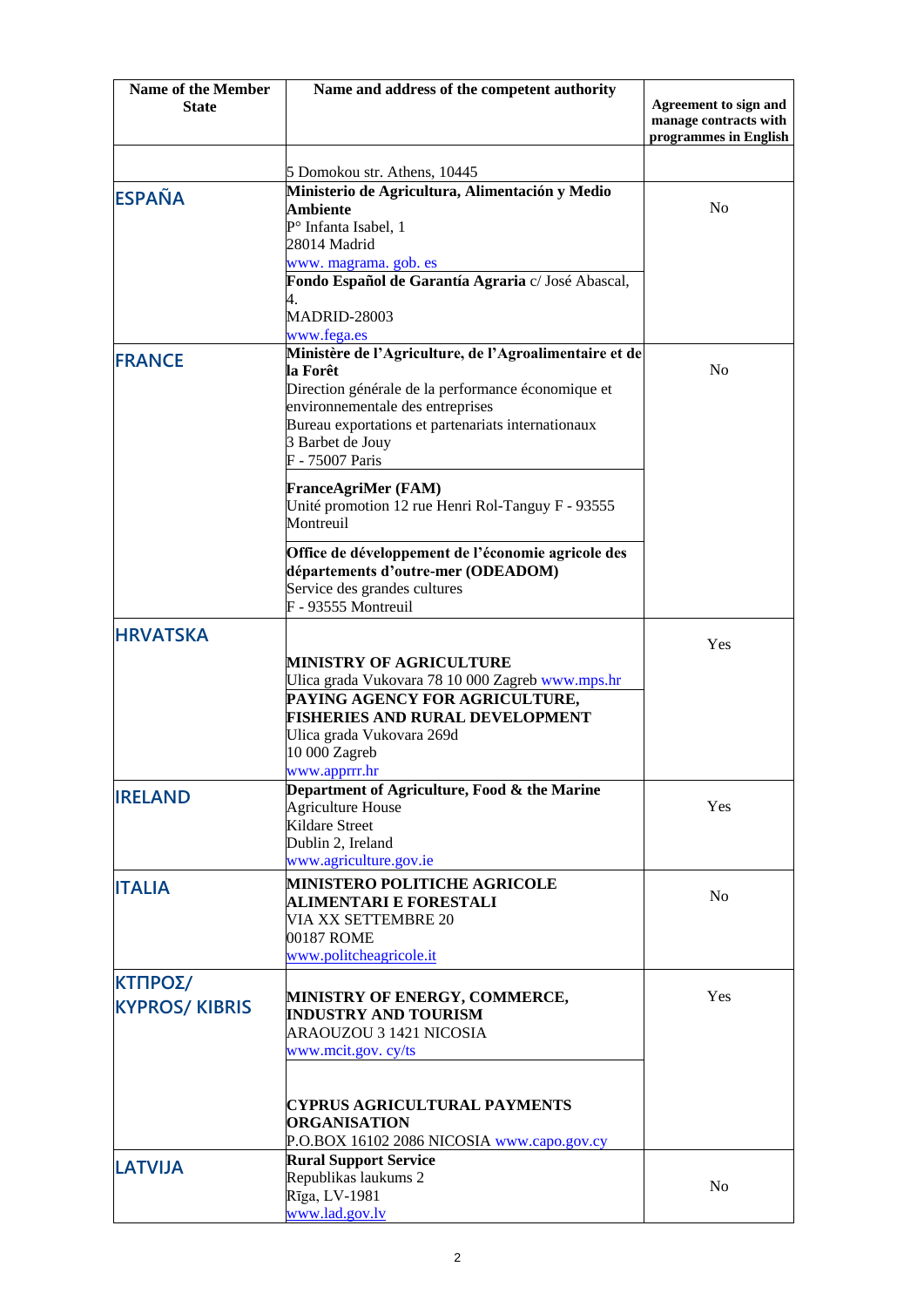| <b>Name of the Member</b> | Name and address of the competent authority                                                  |                                                                         |
|---------------------------|----------------------------------------------------------------------------------------------|-------------------------------------------------------------------------|
| <b>State</b>              |                                                                                              | Agreement to sign and<br>manage contracts with<br>programmes in English |
|                           |                                                                                              |                                                                         |
|                           | <b>Ministry of Agriculture</b>                                                               |                                                                         |
|                           | Republikas laukums 2 Rīga, LV-1981 www.zm.gov.lv                                             |                                                                         |
| <b>LIETUVA</b>            | Ministry of Agriculture of the Republic of                                                   |                                                                         |
|                           | Lithuania                                                                                    | Yes                                                                     |
|                           | Gedimino av. 19                                                                              |                                                                         |
|                           | 01103 Vilnius<br><b>State Enterprise Lithuanian Agricultural and Food</b>                    |                                                                         |
|                           | <b>Market Regulation Agency</b>                                                              |                                                                         |
|                           | L. Stuokos - Gucevičiaus st. 9 - 12                                                          |                                                                         |
|                           | 01122 Vilnius                                                                                |                                                                         |
|                           | www.litfood.lt                                                                               |                                                                         |
| LUXEMBOURG/               | Ministère de l'Agriculture, de la Viticulture et de la                                       | Yes                                                                     |
| <b>LËTZEBUERG</b>         | <b>Protection des consommateurs</b><br>1, rue de la Congrégation                             |                                                                         |
|                           | L-1352 Luxembourg                                                                            |                                                                         |
|                           | http://www.ma.public.lu                                                                      |                                                                         |
|                           | Administration des services techniques de                                                    |                                                                         |
|                           | l'agriculture                                                                                |                                                                         |
|                           | 16, route d'Esch                                                                             |                                                                         |
|                           | L-1470 Luxembourg                                                                            |                                                                         |
|                           | www.asta.etat.lu                                                                             |                                                                         |
|                           |                                                                                              |                                                                         |
|                           | Service d'Economie rurale 115, rue de Hollerich L-                                           |                                                                         |
|                           | 1741 Luxembourg www.ser.public.lu                                                            |                                                                         |
|                           |                                                                                              |                                                                         |
|                           | Institut viti-vinicole 8, rue Nic Kieffer L-5551 Remich                                      |                                                                         |
|                           | www.ivv.public.lu                                                                            |                                                                         |
| <b>MAGYARORSZÁG</b>       |                                                                                              |                                                                         |
|                           |                                                                                              | Yes                                                                     |
|                           |                                                                                              |                                                                         |
|                           | Mezőgazdasági és Vidékfejlesztési Hivatal Soroksári<br>út 22-24 1095 Budapest www.mvh.eov.hu |                                                                         |
|                           |                                                                                              |                                                                         |
| <b>MALTA</b>              |                                                                                              | Yes                                                                     |
|                           | <b>Ministry for Sustainable Development, the</b>                                             |                                                                         |
|                           | <b>Environment and Climate Change</b>                                                        |                                                                         |
|                           | Rural Development Department - Policy Quality Section,                                       |                                                                         |
|                           | Block B, Agriculture and Research Development Centre,                                        |                                                                         |
|                           | Ghammieri, Marsa, Malta<br>www.environment.gov.mt                                            |                                                                         |
|                           | Rijksdienst voor Ondernemend Nederland                                                       |                                                                         |
| <b>NEDERLAND</b>          | Visit address: Prinses Beatrixlaan 2   2595 AL   Den                                         | N <sub>0</sub>                                                          |
|                           | Haag                                                                                         |                                                                         |
|                           | Post address: Postbus 93144   2509 AC   Den Haag                                             |                                                                         |
|                           | www.rvo.nl                                                                                   |                                                                         |
|                           | Ministry of Agriculture, Nature and Food quality                                             |                                                                         |
|                           | Visit address: Bezuidenhoutseweg 73 2594 AC Den                                              |                                                                         |
|                           | Haag<br>Post address: Postbus 20401 2500 EK Den Haag                                         |                                                                         |
|                           | www.rijksoverheid.nl/ministeries/ministerie-van-                                             |                                                                         |
|                           | landbouw-natuur-en-voedselkwaliteit                                                          |                                                                         |
| <b>ÖSTERREICH</b>         | <b>Agrarmarkt Austria</b>                                                                    |                                                                         |
|                           | Dresdner Straße 70 1200 Wien www.ama.at                                                      | N <sub>0</sub>                                                          |
|                           |                                                                                              |                                                                         |
|                           |                                                                                              |                                                                         |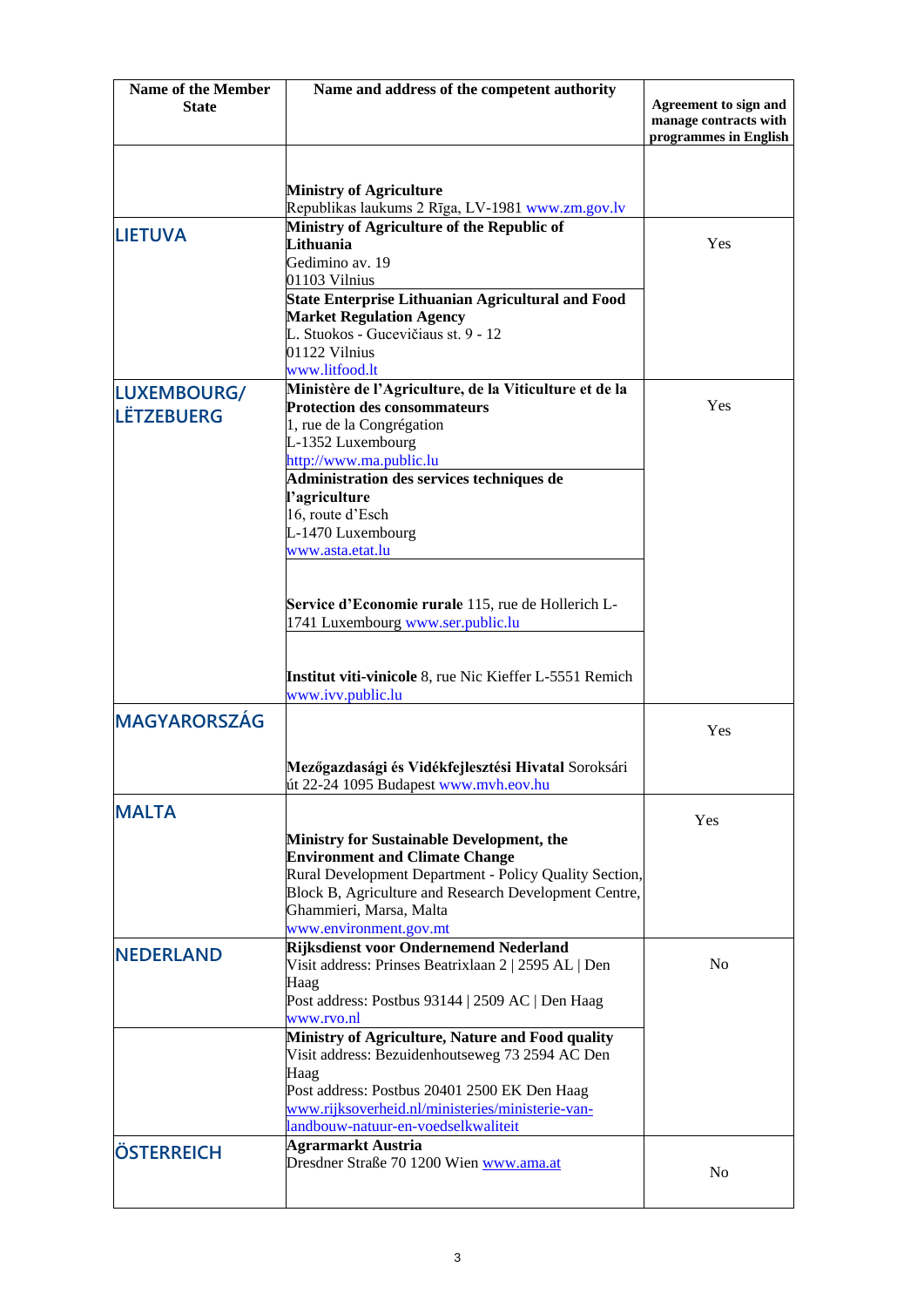| <b>Name of the Member</b> | Name and address of the competent authority                                                                 |                       |
|---------------------------|-------------------------------------------------------------------------------------------------------------|-----------------------|
| <b>State</b>              |                                                                                                             | Agreement to sign and |
|                           |                                                                                                             | manage contracts with |
|                           |                                                                                                             | programmes in English |
| <b>POLSKA</b>             | <b>Agency for Restructuring and Modernisation of</b><br><b>Agriculture (ARiMR)</b> - * <i>paying agency</i> | N <sub>o</sub>        |
|                           | Ul. Poleczki 33                                                                                             |                       |
|                           | 02-822 Warsaw                                                                                               |                       |
|                           | www.arimr.gov.pl                                                                                            |                       |
|                           | <b>National Support Centre for Agriculture (KOWR)</b>                                                       |                       |
|                           | Amanagement of programmes                                                                                   |                       |
|                           | Ul. Karolkowa 30                                                                                            |                       |
|                           | 01-207 Warsaw                                                                                               |                       |
|                           | www.kowr.gov.pl                                                                                             |                       |
|                           | Ministry of Agriculture and Rural Development                                                               |                       |
|                           | Department of Agricultural Markets                                                                          |                       |
|                           | Promotion Mechanisms Support Unit 00-930 Warsaw,                                                            |                       |
|                           | Wspólna Street No. 30, Poland                                                                               |                       |
|                           | Instituto de Financiamento da Agricultura e Pescas,                                                         |                       |
| <b>PORTUGAL</b>           | $IP$ (IFAP)                                                                                                 | Yes                   |
|                           | Rua Castilho, nº. 45-51                                                                                     |                       |
|                           | 1269-164 LISBOA                                                                                             |                       |
|                           | www.ifap.min-agricultura.pt                                                                                 |                       |
|                           |                                                                                                             |                       |
|                           |                                                                                                             |                       |
|                           | Gabinete de Planeamento, Políticas e Administração                                                          |                       |
|                           | Geral (GPP) Praça do Comércio, 1149-010 LISBOA                                                              |                       |
|                           | www.gpp.pt                                                                                                  |                       |
|                           |                                                                                                             |                       |
|                           | Instituto da Vinha e do Vinho, IP (IVV)                                                                     |                       |
|                           | Rua Mouzinho da Silveira, 5 1250-165 LISBOA                                                                 |                       |
|                           | www.ivv.min-agricultura.pt                                                                                  |                       |
| <b>ROMÂNIA</b>            |                                                                                                             |                       |
|                           | <b>Ministry of Agriculture and Rural Development</b>                                                        | N <sub>0</sub>        |
|                           | Agricultural Policy and Strategy General Directorate B-                                                     |                       |
|                           | dul Carol I nr. 2-4, sector 3, BUCUREȘTI www.madr.ro                                                        |                       |
|                           | Paying and Intervention Agency for Agriculture                                                              |                       |
|                           | <b>External Trade and Agricultural Products Promotion</b>                                                   |                       |
|                           | Dept.                                                                                                       |                       |
|                           | B-dul Carol I nr. 17, sector 2, BUCUREȘTI                                                                   |                       |
|                           | www.apia.org.ro                                                                                             |                       |
| <b>SLOVENIJA</b>          | Ministrstvo za kmetijstvo, gozdarstvo in prehrano                                                           |                       |
|                           | Dunajska 22                                                                                                 | No                    |
|                           | 1000 Ljubljana                                                                                              |                       |
|                           | www.mkgp.gov.si                                                                                             |                       |
|                           | Agencija RS za kmetijske trge in razvoj podeželja                                                           |                       |
|                           | Dunajska 160                                                                                                |                       |
|                           | 1000 Ljubljana                                                                                              |                       |
|                           | www.arsktrp.si                                                                                              |                       |
| <b>SLOVENSKO</b>          | Ministry of Agriculture and Rural Development of                                                            |                       |
|                           | the Slovak Republic                                                                                         | N <sub>0</sub>        |
|                           | Dobrovicova 12<br>Bratislava 812 66                                                                         |                       |
|                           |                                                                                                             |                       |
|                           | www.mpsr.sk                                                                                                 |                       |
|                           | <b>Agricultural paying agency</b>                                                                           |                       |
|                           | Dobrovicova 12                                                                                              |                       |
|                           | Bratislava 815 26 www.apa.sk                                                                                |                       |
|                           |                                                                                                             |                       |
| <b>SUOMI/FINLAND</b>      |                                                                                                             |                       |
|                           | <b>Ministry of Agriculture and Forestry</b>                                                                 | Yes                   |
|                           | PO Box 30 FI-00023 Government www.mmm.fi                                                                    |                       |
|                           | <b>Jordbruksverket</b>                                                                                      | Yes                   |
| <b>SVERIGE</b>            |                                                                                                             |                       |